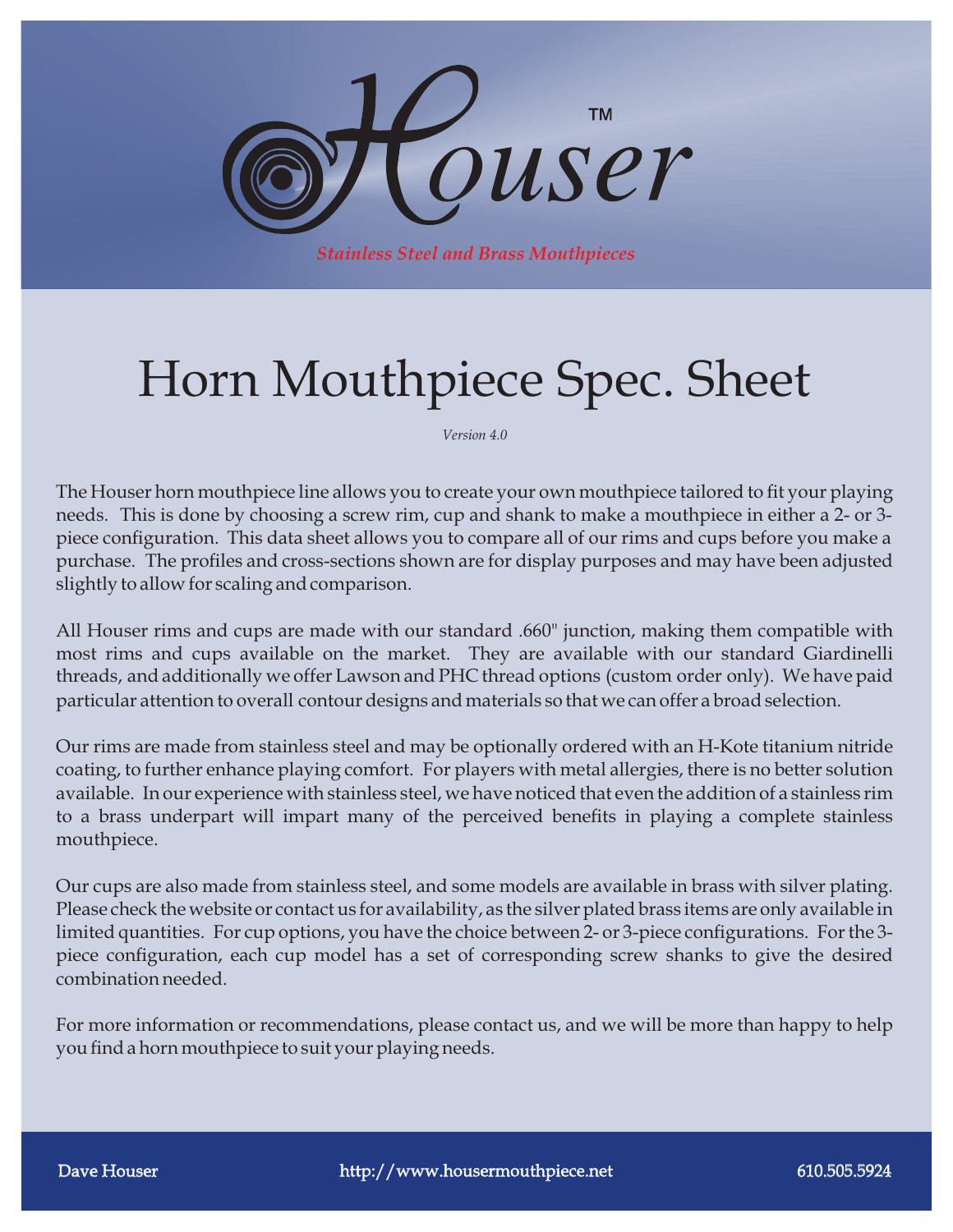## **Horn Mouthpiece Component Diagrams**

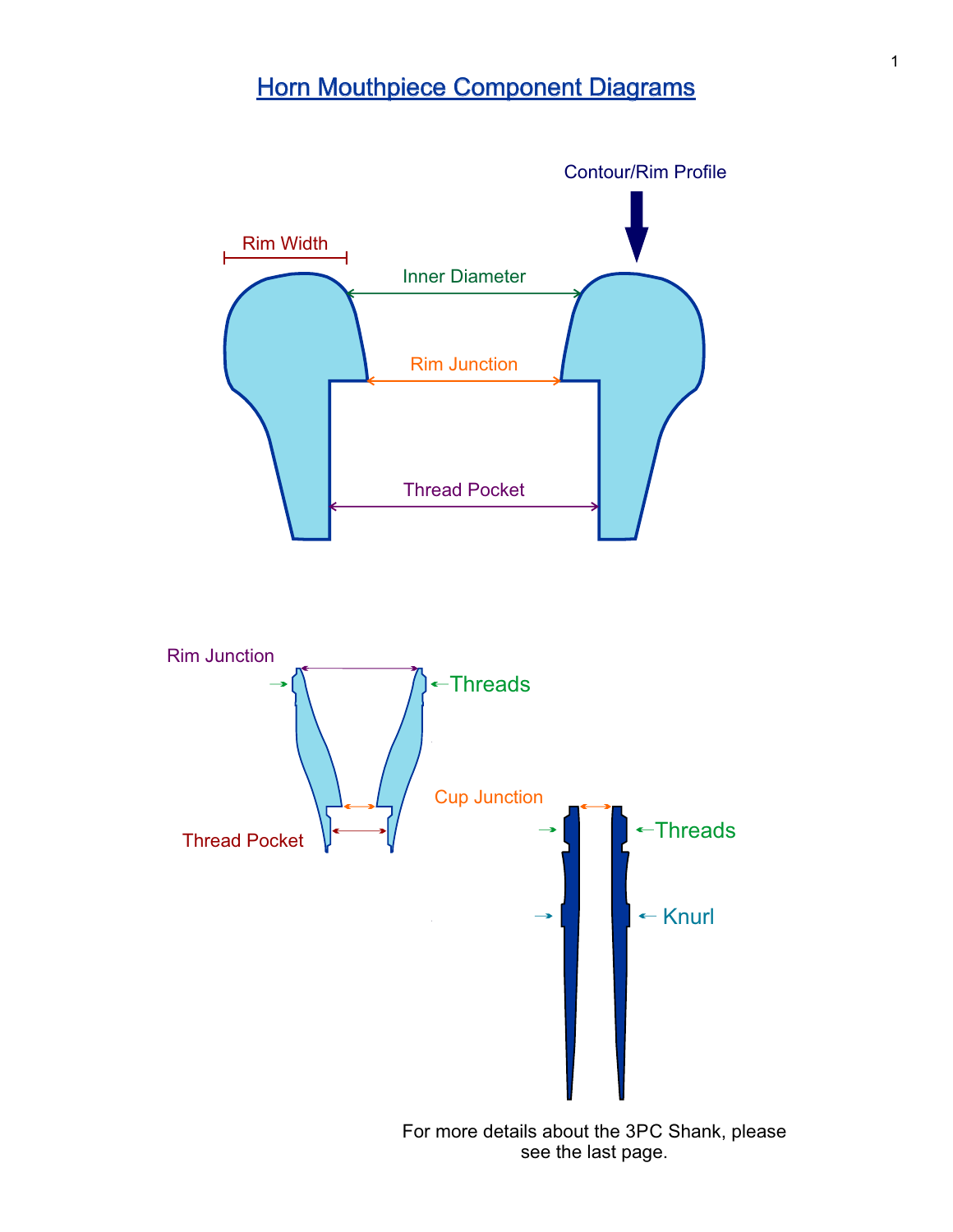

| <b>Rim Model Name</b> | I.D. (MM)     | <b>STANDARD</b><br>I.D. (MM) | <b>WIDTH</b><br>(MM) | Cup<br><b>Junction</b><br>(MM) | <b>Comments</b>                                                |
|-----------------------|---------------|------------------------------|----------------------|--------------------------------|----------------------------------------------------------------|
| <b>ISTANDLEY (GS)</b> | $17.5 - 19$   | 18.5                         | 3.23                 | 0.660                          | Med Narrow Oval                                                |
| IJL                   | 17.5 - 18.75  | 18                           | 3.25                 | 0.660                          | Med Narrow Oval, derived from the original Julie Landsman rim. |
| <b>BLOOM (BL)</b>     | $17.5 - 18.5$ | 17.5                         | 3.30                 | 0.660                          | <b>Med Narrow</b>                                              |
| <b>GAIL WILLIAMS</b>  | 18.5          | 18.5                         | 3.30                 | 0.660                          | Semi Round, Very Prominent Peak                                |
| <b>JON RING</b>       | 17.75         | 17.75                        | 3.38                 | 0.660                          | Semi Flat Oval                                                 |
| M1                    | 17.4          | 17.4                         | 3.45                 | 0.660                          | Med Round/Oval. Similar to Moosewood                           |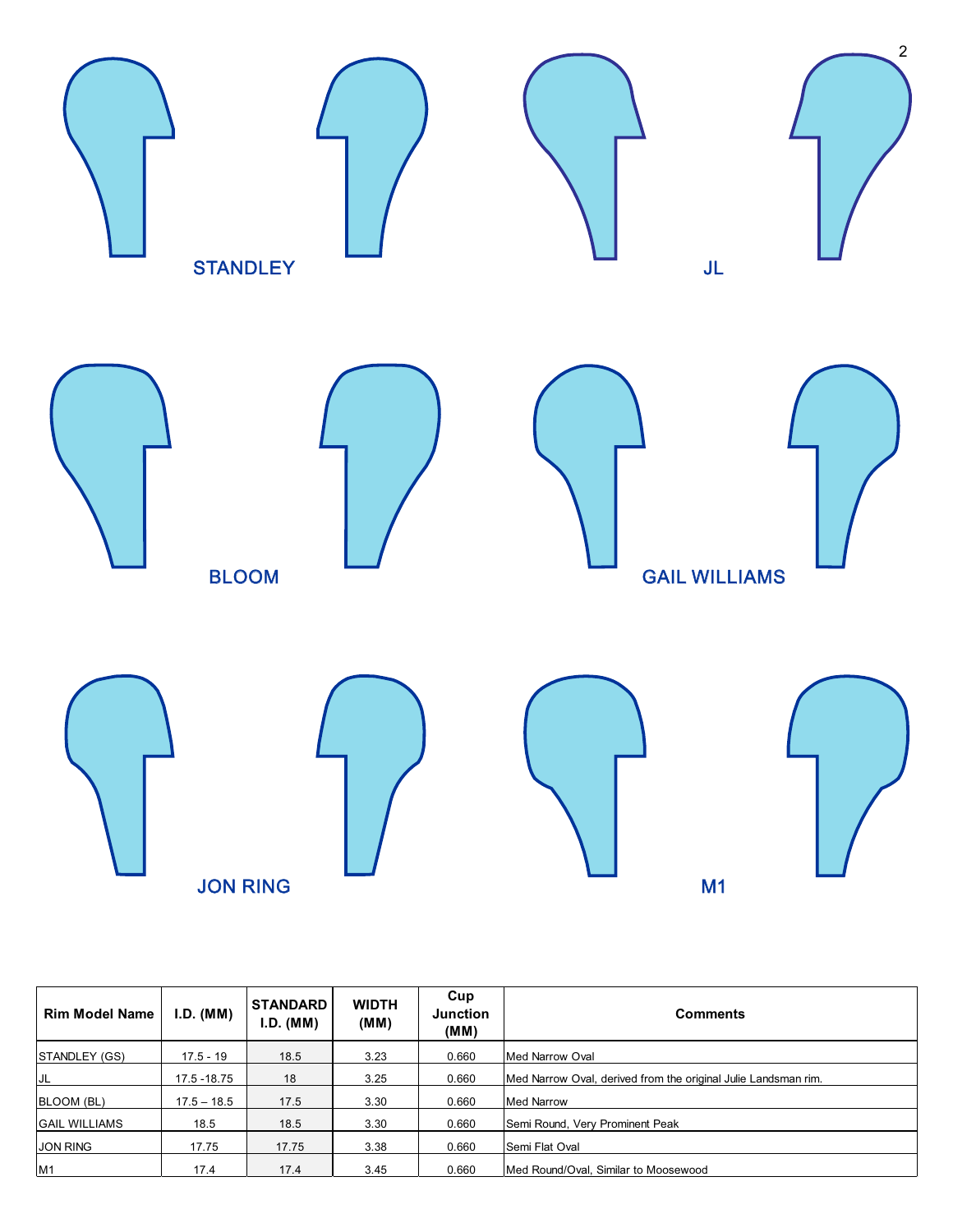

| <b>Rim Model Name</b> | I.D. (MM)     | <b>STANDARD</b><br>I.D. (MM) | <b>WIDTH</b><br>(MM) | Cup<br><b>Junction</b><br>(MM) | <b>Comments</b>                                  |
|-----------------------|---------------|------------------------------|----------------------|--------------------------------|--------------------------------------------------|
| <b>B23G</b>           | 17.25         | 17.25                        | 3.48                 | 0.660                          | Round Reverse Peak. Similar to Lawson.           |
| <b>BOB WARD</b>       | 17.5, 18      | 17.5                         | 3.51                 | 0.660                          | Oval                                             |
| İΕ                    | $17.5 - 18.5$ | 18                           | 3.56                 | 0.660                          | Med Round, Defined High Point. Similar to Laskey |
| <b>P10G</b>           | $17.5 - 18.5$ | 17.25                        | 3.56                 | 0.660                          | Med Round, Defined Inner Edge. Similar to Lawson |
| AN                    | 17.75         | 17.75                        | 3.61                 | 0.660                          | Semi Flat. Available with Giard. or PHC threads. |
| <b>NIKKI CASH</b>     | 18            | 18                           | 3.68                 | 0.660                          | Full Round                                       |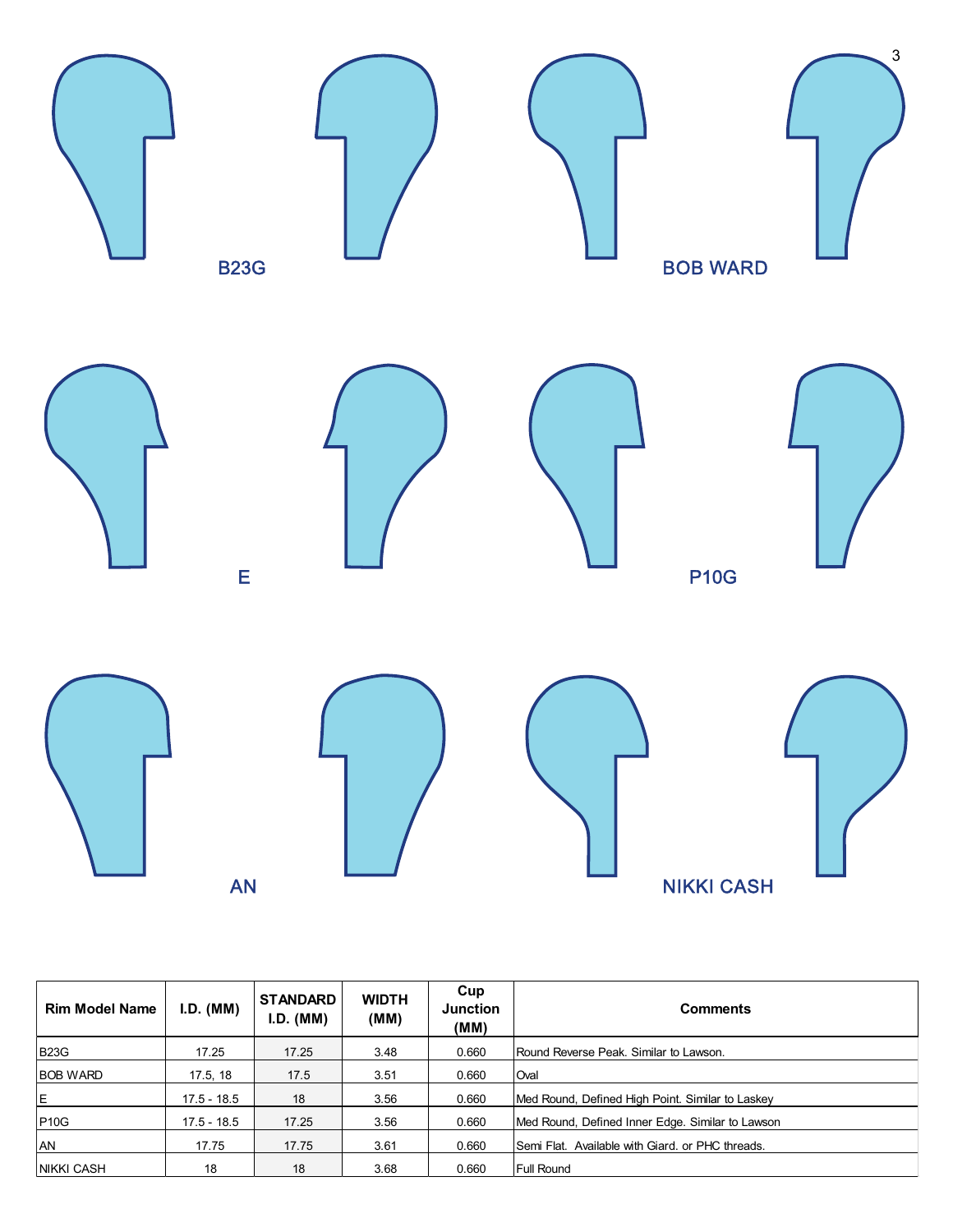

| <b>Rim Model Name</b>   | I.D. (MM)     | <b>STANDARD</b><br>I.D. (MM) | <b>WIDTH</b><br>(MM) | Cup<br><b>Junction</b><br>(MM) | <b>Comments</b>                                |
|-------------------------|---------------|------------------------------|----------------------|--------------------------------|------------------------------------------------|
| M4                      | 17.5          | 17.5                         | 3.84                 | 0.660                          | IMed Round/Oval. Similar to Moosewood          |
| <b>FARKAS</b>           | 18            | 18                           | 4.10                 | 0.660                          | <b>I</b> Based on the 1960's Farkas            |
|                         |               |                              |                      |                                |                                                |
| Houghton H1             | 17.25 - 18.25 | 17.5                         | 3.73                 | 0.660                          | Based on a modified "E" Houser rim, 17.5mm STD |
| Houghton H <sub>2</sub> | 17.75         | 17.75                        | 3.96                 | 0.660                          | IBased on a wide Giardinelli rim               |
| Houghton H <sub>3</sub> | 17.75         | 17.75                        | 3.73                 | 0.660                          | Based on an original block-letter Farkas rim   |

H3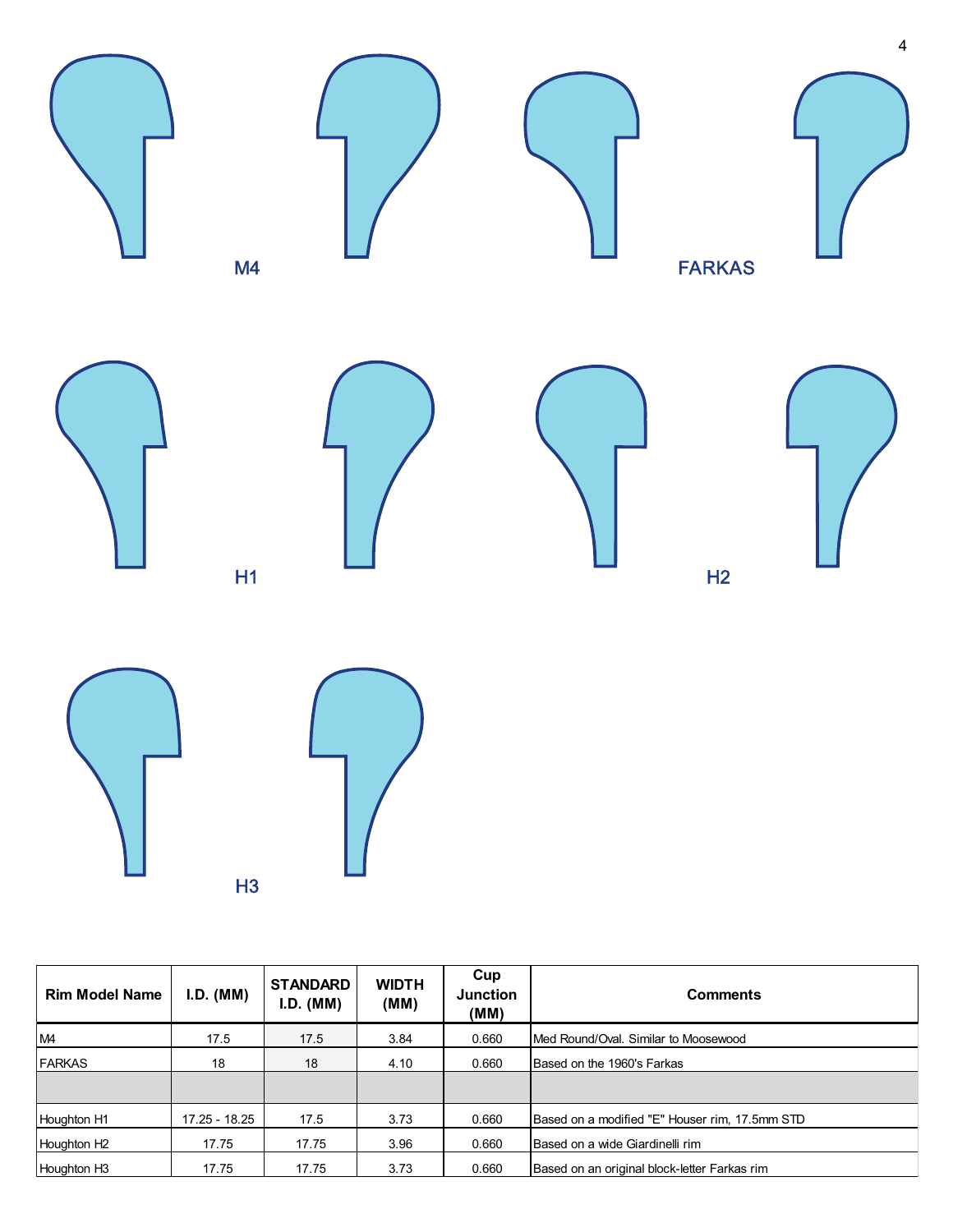

| <b>Cup Model Name</b> | Depth of  | Comments                                                                                                                                                                                                                                                                                                                                                                                                                                                                                                                                                                                                  |  |  |  |
|-----------------------|-----------|-----------------------------------------------------------------------------------------------------------------------------------------------------------------------------------------------------------------------------------------------------------------------------------------------------------------------------------------------------------------------------------------------------------------------------------------------------------------------------------------------------------------------------------------------------------------------------------------------------------|--|--|--|
|                       | Cup       |                                                                                                                                                                                                                                                                                                                                                                                                                                                                                                                                                                                                           |  |  |  |
| San Francisco (SF)    | Medium    | The San Francisco Model is used by the horn section of the San Francisco Symphony and is based on the time-tested,<br>bowl-shaped cup design that has been found to be most compatible with Gever-style horns. Its design can be traced back<br>to mouthpieces made by Carl Geyer himself and offers quick response and evenness throughout all registers. It provides a<br>rich, complex tone in lower dynamics and plenty of brilliance and projection when played loudly. This allows the player<br>access to a wide variety of tone color possibilities without sacrificing response and flexibility. |  |  |  |
| <b>Standley (GS)</b>  | Medium    | An excellent all-round mouthpiece developed for Gene Standley. The cup is slightly S shaped and offers substantial cup<br>volume for a full sound. The medium depth and efficient throat facilitate the upper range.                                                                                                                                                                                                                                                                                                                                                                                      |  |  |  |
| <b>Standley (GSL)</b> | Medium    | Similar to the GS, but in this version, the throat is modified to allow great facility in the lower range of the horn. An excellent<br>mouthpiece for 2nd & 4th horn.                                                                                                                                                                                                                                                                                                                                                                                                                                     |  |  |  |
| JL                    | Med. Deep | Based on the original cup developed for Julie Landsman. Her original cup was brass/silverplate and has a .650 junction,<br>while we offer the JL model in our standard .660 junction. Features a medium deep cup, and moderately large bore.<br>Offered in #6, #8, #10, #12 bore for horns or players needing more resistance.                                                                                                                                                                                                                                                                            |  |  |  |
| Bloom (BL)            | Deep      | This cup model is based on the one developed for Myron Bloom. It features a generous upper bowl shape that gives rise to<br>a deep curved throat with a very large cup volume. Bloom's personal model is a #1 bore. Our recommendation is to start<br>with a #8 bore and experiment further for resistance. We offer it in #1, #4, #6, #8, and #10 bore sizes.                                                                                                                                                                                                                                            |  |  |  |

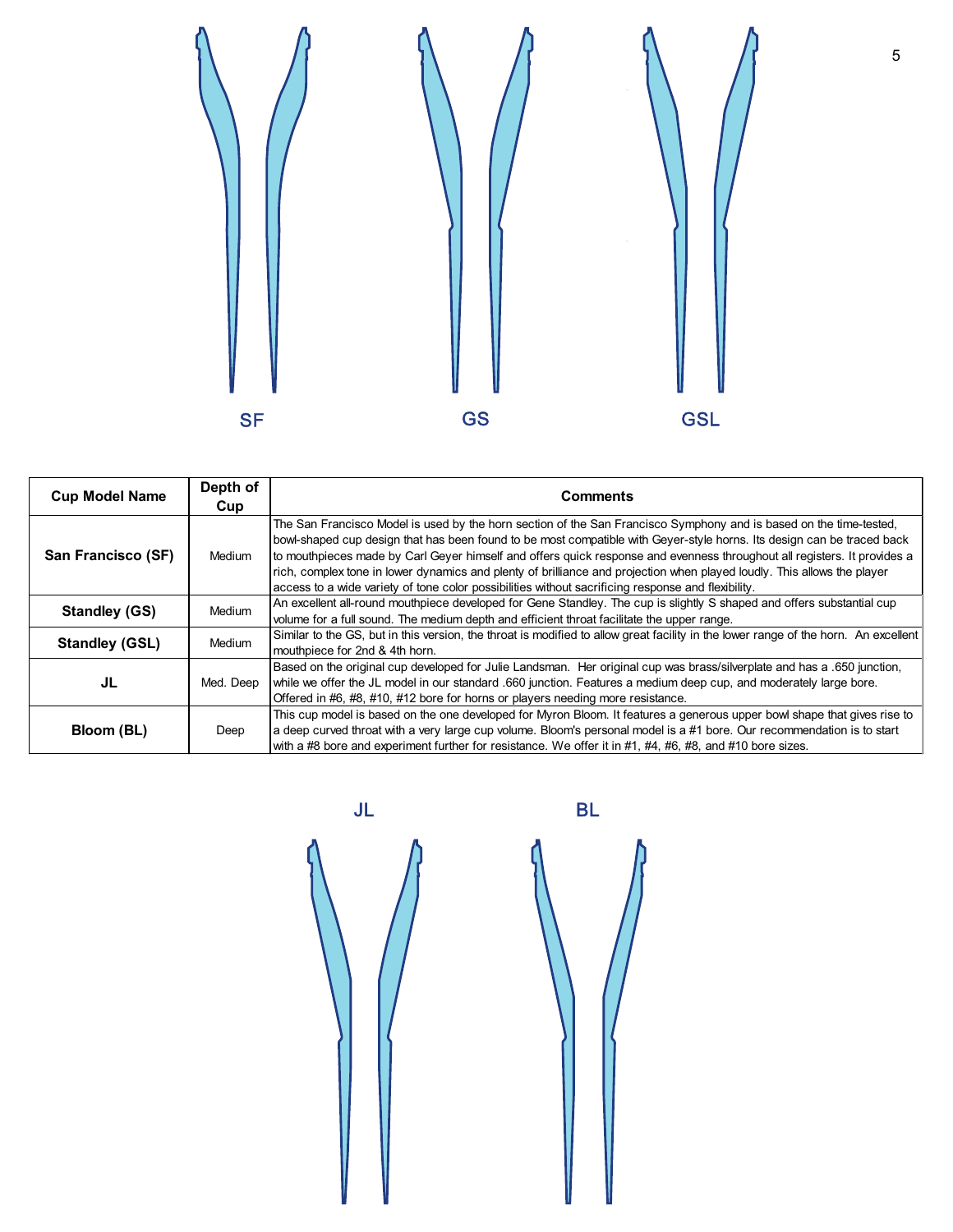

| <b>Cup Model Name</b> | Depth of<br>Cup | <b>Comments</b>                                                                                                                                                                                                                                                                                                                                                 |  |
|-----------------------|-----------------|-----------------------------------------------------------------------------------------------------------------------------------------------------------------------------------------------------------------------------------------------------------------------------------------------------------------------------------------------------------------|--|
| H1                    | Medium          | The Houghton H1 is a bowl shaped, high volume cup derived from the Houser San Francisco<br>model. It has a #14 bore, +1mm external taper, and a #2 backbore. The H1 cup is offered in<br>both American (Standard) and European shank tapers and our standard Giardinelli threading.                                                                             |  |
| H <sub>2</sub>        | Medium          | The Houghton H2 is a bowl shaped, standard volume cup derived from the Houser San<br>Francisco model. It has a #14 bore, +1mm external taper, and a #3 backbore. The H2 cup is<br>offered in both American (Standard) and European shank tapers and our standard Giardinelli<br>threading.                                                                      |  |
| H <sub>3</sub>        | Med. Deep       | The Houghton H3 is a deep, funnel/bowl shaped combination cup that is derived from an<br>original 1960's era "block-letter" Farkas model. It has a #17 bore, +1mm external taper, and a<br>scanned Farkas backbore from an original cup. The H3 cup is offered in both American<br>(Standard) and European shank tapers and our standard Giardinelli threading. |  |

 $\overline{\phantom{a}}$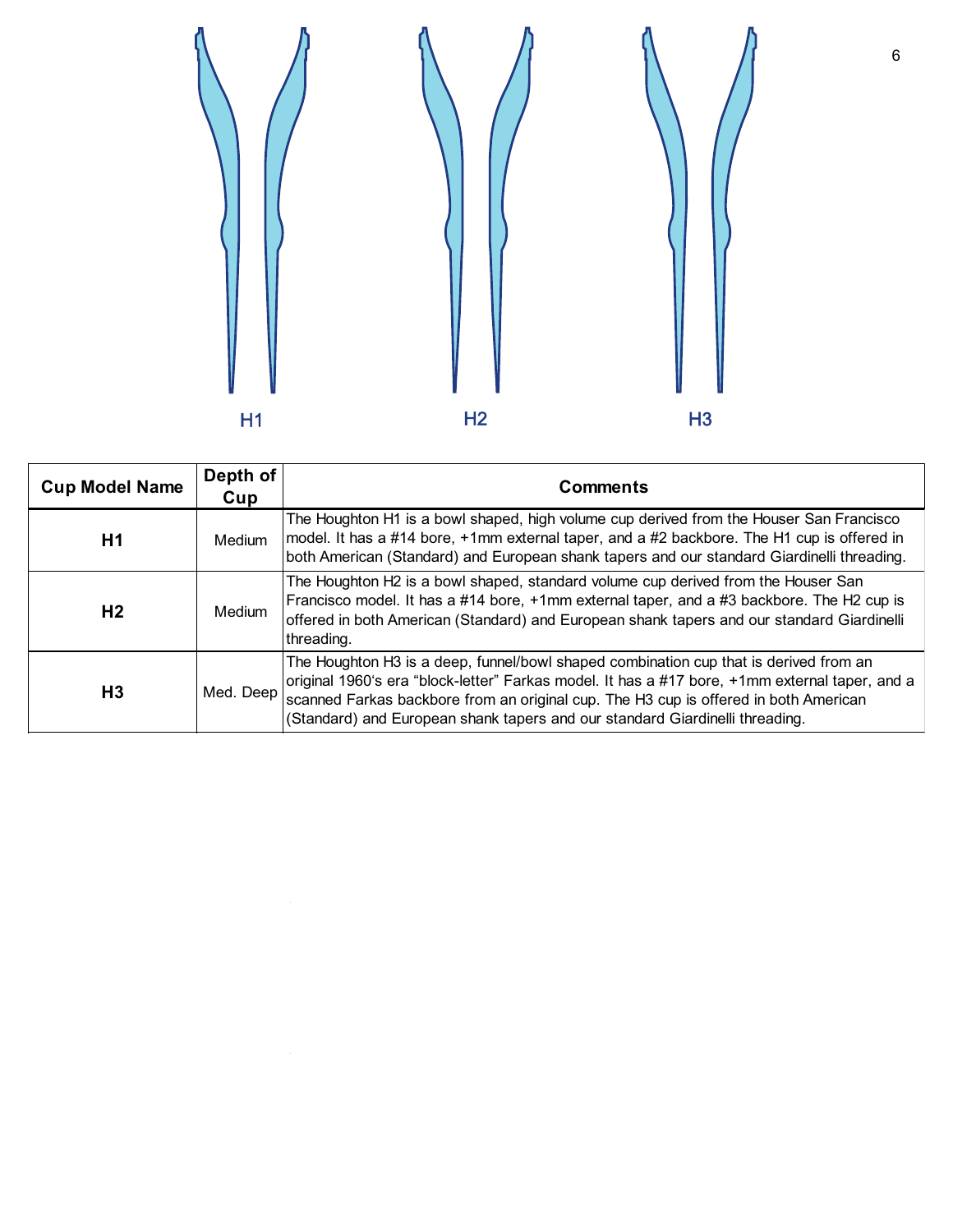## **Cup Models: 2PC and 3PC Comparison**



The Houser 3-piece mouthpiece configuration is made up of a screw rim, cup, and shank. The cup and shank are model specific – each cup model has its own unique set of shanks. Each shank includes the lower portion of the cup, the bore (drill hole), the backbore (internal taper), and the external taper (governs seating depth in receiver).

*Please refer to the previous pages for the other cup model profiles.*